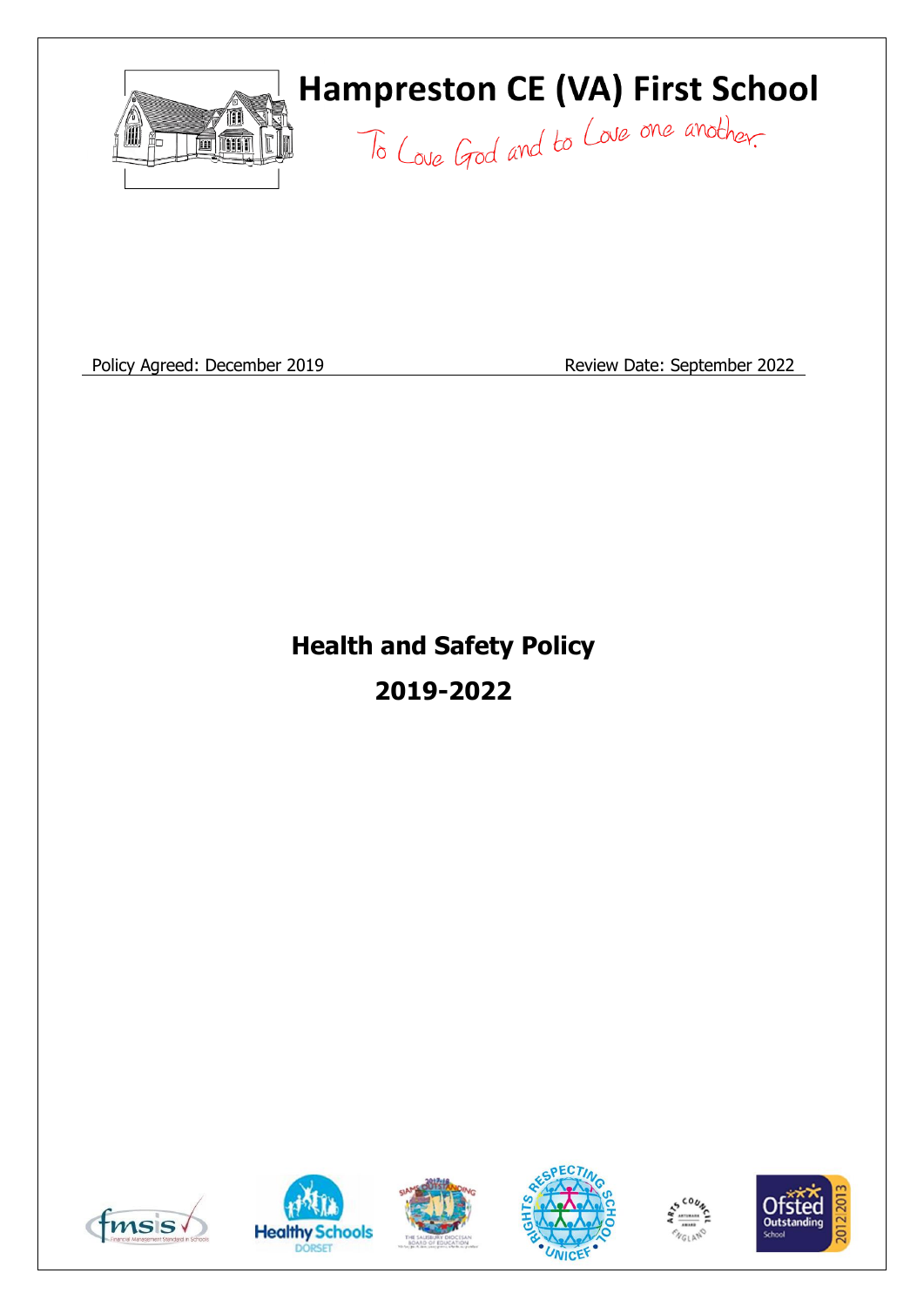# **Introduction**

The aim of this policy is to ensure the safety and well being of all those who work in school and who enter the grounds and premises. This policy will follow the guidelines laid down by Dorset Council in their Health and Safety Policy.

#### **General guidelines**

It is the policy of the governing body, so far as is reasonably practicable, to:

- Establish and maintain a safe and healthy environment throughout the school,
- Establish and maintain safe working procedures among staff and pupils,
- Make arrangements for ensuring safety and absence of risks to health in connection with the use, handling, storage and transport of articles and substances,
- Ensure the provision of sufficient information, instruction and supervision to enable all employees and pupils to avoid hazards and contribute positively to their own health and safety and to ensure that they have access to health and safety training as appropriate or as and when provided,
- Maintain all areas under the control of the governors and headteacher in a condition that is safe and without risk to health and to provide and maintain means of access to and from that place of work that are safe and without risk,
- Formulate effective procedures for use in case of fire and for evacuating the school premises,
- Lay down procedures to be followed in case of accident,
- Teach safety as part of pupils' duties where appropriate.

## **Responsibilities of the governors and the headteacher**

The governors and headteacher are responsible for implementing this policy within the school. In particular they will:

- Monitor the effectiveness of the safety policy and the safe working practices described within it and shall revise and amend it, as necessary, on a regular basis,
- Prepare an emergency evacuation procedure and arrange for periodic practice evacuation drills (at least once a term) to take place, and for the results of these to be recorded,
- Make arrangements to draw the attention of all staff employed at the school to the school safety policies and procedures and of any relevant safety guidelines and information,
- Make arrangements for the implementation of the Authority's accident reporting procedure and draw this to the attention of all staff at the school as necessary,
- Make arrangements for informing staff and pupils of relevant safety procedures. Other users of the school will be appropriately informed,
- Ensure that regular safety inspections are undertaken,
- Arrange for the withdrawal, repair or replacement of any item of furniture, fitting or equipment identified as unsafe or unhealthy,
- Report to the Authority any defect in the state of repair of the buildings or their surrounds which is identified as being unsafe and make such interim arrangements as are reasonable to limit the risk entailed. (Note: the governing body will deal with all aspects of maintenance which are under its control),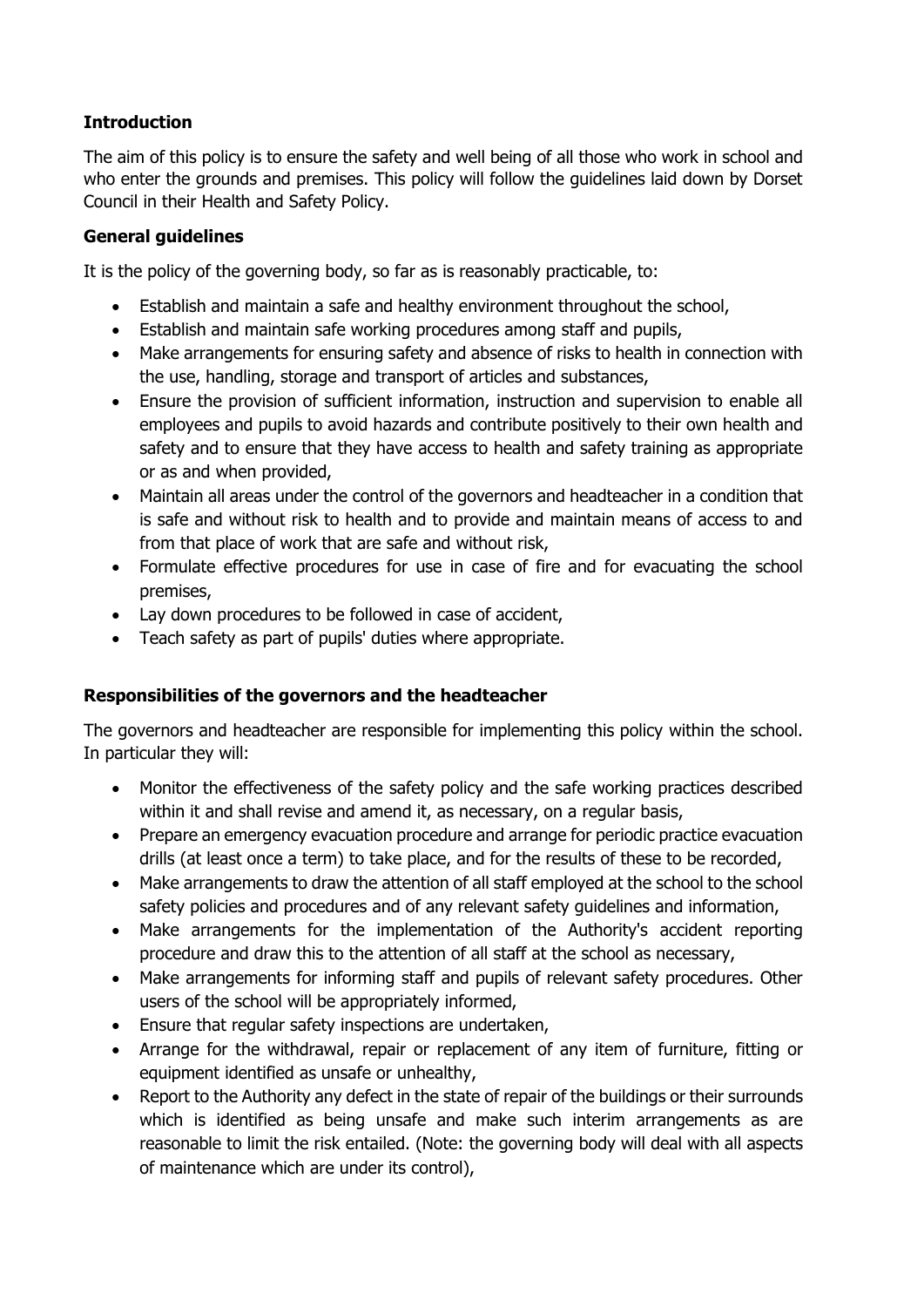- Report to the Director of Children's Services or proper officer any other situation identified as being unsafe or hazardous and which cannot be remedied within the financial resources available to them,
- Monitor, within the limits of their expertise, the activities of contractors (in liaison with the Authority), hirers and other organisations present on site, as far as is reasonably practicable,
- Identify any member of staff having direct responsibility for particular safety matters and any member of staff who is specifically delegated to assist the governors and headteacher in the management of health and safety at the school. Such delegated responsibility must be defined as appropriate.

## **Duties of the person delegated to assist in the management of health and safety**

## The delegated persons (**Tim Williams and Ian Lubbock**) shall:

- Assist the headteacher in the implementation, monitoring and development of the safety policy within the school,
- Monitor general advice on safety matters given by the Authority and other relevant bodies and advise on its application to the school,
- Co-ordinate arrangements for the design and implementation of safe working practices within the school,
- Investigate any specific health and safety problem identified within the school and take or recommend (as appropriate) remedial action,
- Order where necessary that a method of working ceases temporarily on health and safety grounds, subject to further consideration by the governors and headteacher,
- Assist in carrying out regular safety inspections of the school and its activities and make recommendations on methods of resolving any problems identified,
- Ensure that staff with control of resources (both financial and other) give due regard to safety,
- Co-ordinate arrangements for the dissemination of information and for the instruction of employees, pupils and visitors on safety matters and make recommendations on the extent to which staff are trained.

# **Responsibilities of staff towards pupils and others in their care:**

All staff are responsible for health and safety arrangements in relation to themselves, pupils and volunteer helpers under their supervision. In particular, they will monitor their own work activities and take all reasonable steps to exercise effective supervision over all those for whom they are responsible:

- Be aware of and implement safe working practices and to set a good example personally,
- Identify actual and potential hazards and introduce procedures to minimise the possibility of mishap,
- Ensure that any equipment or tools used are appropriate to that use and meet accepted safety standards,
- Provide written job instructions, warning notices and signs as appropriate,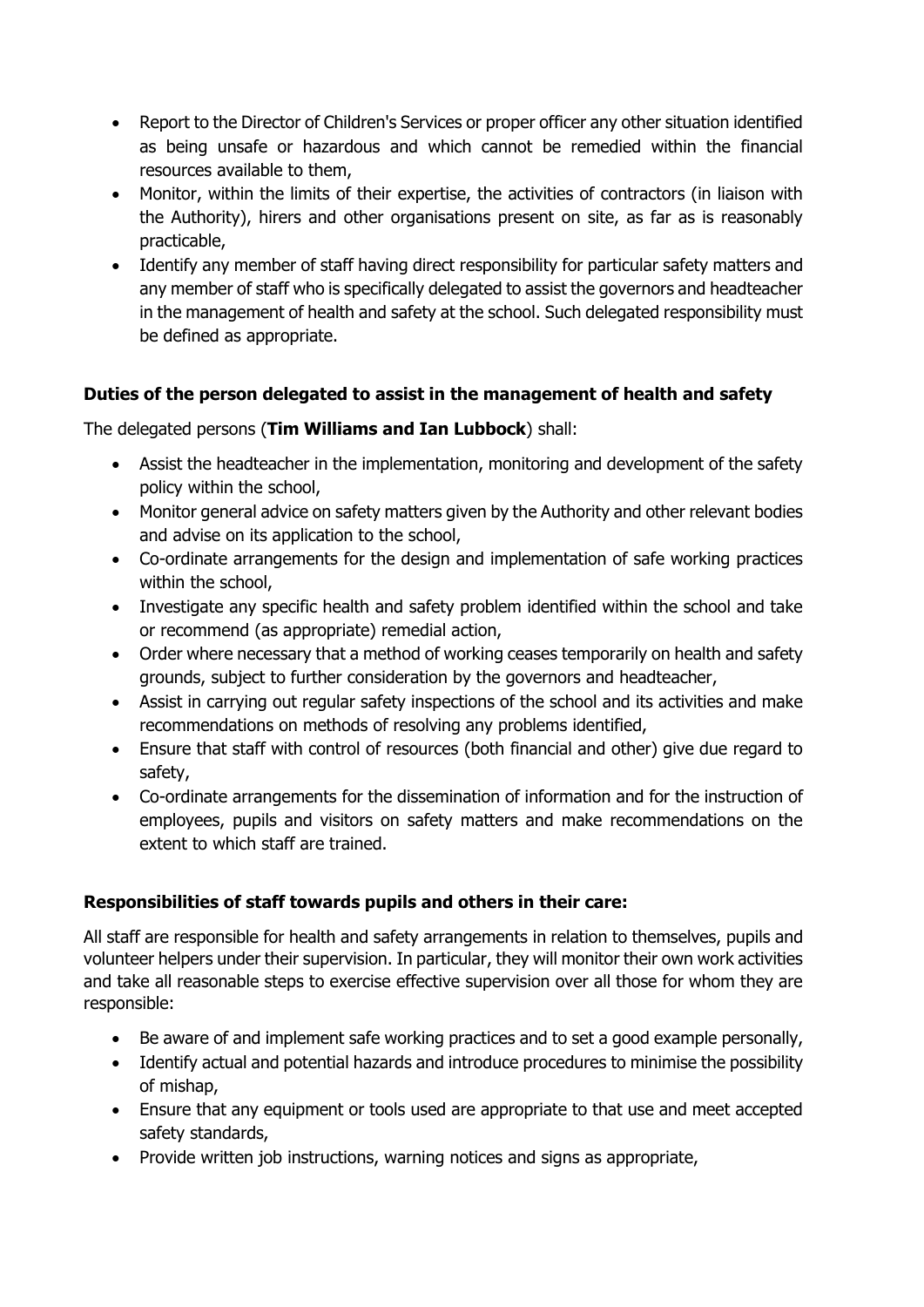- Provide appropriate protective clothing and safety equipment as necessary and ensure that these are used as required,
- Minimise the occasions when an individual is required to work in isolation, particularly in a hazardous situation or on a hazardous process,
- Evaluate promptly and, where appropriate, take action on criticism of health and safety arrangements,
- Provide the opportunity for discussion of health and safety arrangements,
- Investigate any accident (or incident where personal injury could have arisen) and take appropriate corrective action,
- Provide for adequate instruction, information and training in safe working methods and recommend suitable off the job training,
- Where private vehicles are used to transport children to and from school functions, staff should ensure that child restraints and seats appropriate to the age of the children concerned are used.

Note: when members of staff consider that corrective action is necessary but that action lies outside the scope of their authority, they should refer the problem to the headteacher who will deal with the matter accordingly and ensure that appropriate communication is passed to all parties concerned.

## **Responsibilities of all employees**

All employees have a responsibility under the Act to:

- Take reasonable care for the health and safety of themselves and of any person who might be affected by their acts or omissions at work.
- Co-operate with the Children's Services Director and others in meeting statutory requirements.
- Not interfere with or misuse anything provided in the interests of health, safety and welfare
- Make themselves aware of all safety rules, procedures and safe working practices applicable to their posts and, where in doubt, seek immediate clarification from the headteacher.
- Ensure that tools and equipment are in good condition and report any defects to the headteacher (Refer to Electrical Appliance Policy).
- Use protective clothing and safety equipment provided and ensure that these are kept in good condition.
- Ensure that offices, general accommodation and vehicles are kept tidy.
- Ensure that any accidents, whether or not an injury occurs, and potential hazards are reported to the headteacher. Whenever an employee is aware of any possible deficiencies in health and safety arrangements s/he must draw these to the attention of the headteacher.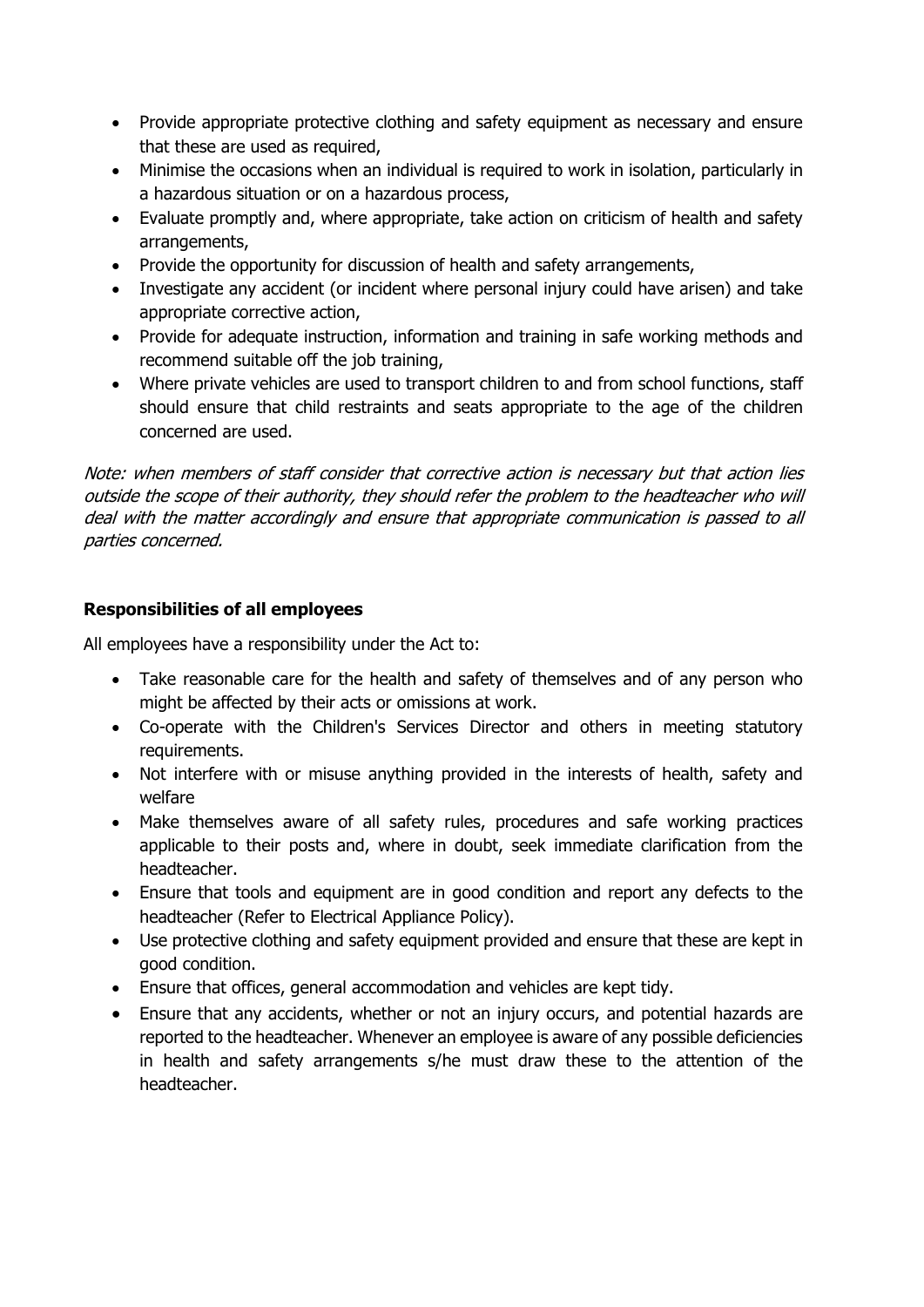#### **Additional notes**

- It must be realised that newly appointed employees could be particularly vulnerable to any risk and it must be ensured that all relevant health and safety matters are drawn to their attention at an early stage. (See Induction Pack and Staff Handbook)
- While it is a management responsibility to instruct all employees in safe working procedures in relation to their posts and work places, employees may from time to time find themselves in unfamiliar environments. In such cases, the employee concerned should be particularly alert for hazards, and whenever possible, ensure they are accompanied by a person familiar with the environment or that they are advised of specific hazards
- All volunteer helpers will be expected, as far as reasonably possible, to meet the same standards required of employees. (Refer to Classroom Helpers Policy)

## **Responsibilities of pupils**

All pupils are expected, within their expertise and ability, to:

- Exercise personal responsibility for the safety of themselves and their fellow students,
- Observe standards of dress consistent with safety and hygiene (this would preclude unsuitable footwear, knives, and other items considered dangerous),
- Observe all the safety rules of the school and in particular the instructions of the teaching staff in the event of an emergency,
- Use and not wilfully misuse, neglect or interfere with things provided for safety purposes.

Note: The governors and headteacher will make pupils (and, where appropriate, parents) aware of these responsibilities through direct instruction, notices and the school brochure.

#### **Visitors**

Regular visitors and other users of the premises (e.g., contractors and delivery people) are expected, as far as reasonably possible, to observe the safety rules of the school.

#### **Lettings or third-party use**

The governors and headteacher must ensure that:

- The means of access and egress are safe for the use of hirers, and that all plant and equipment made available to and used by the hirers is safe. If the headteacher knows of any hazard, s/he should take action to make hirers aware of it,
- Fire escape routes and exits are clearly marked for the benefit of unfamiliar users of the building, particularly during the hours of darkness,
- Hirers of the building are briefed about the location of the telephone, fire escape routes, fire alarms and fire fighting equipment. Notices regarding emergency procedures should be prominently displayed,